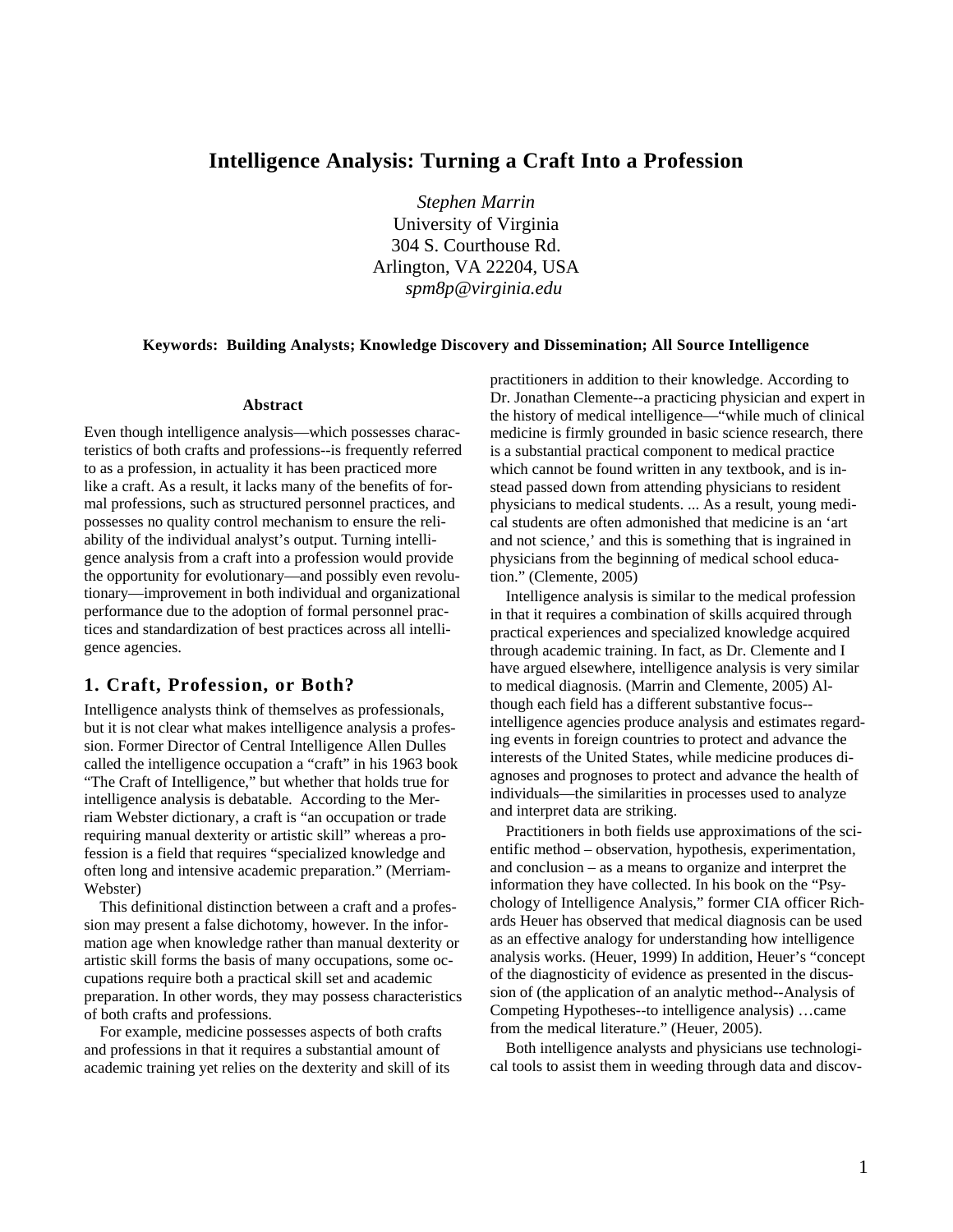ering patterns, but these tools are less able to assist them in interpreting the information and deriving meaning and implications. In other words, both medical diagnosis and intelligence analysis require critical thinking and judgment to interpret the evidence that goes above and beyond what can be quantified or automated. Accordingly, the accuracy of intelligence analysis or medical diagnosis may rest in part on the knowledge, skills, and abilities of the practitioners. (Marrin and Clemente, 2005)

Yet despite the similarities between the two occupations and their possession of craft-like characteristics, medicine is a fully acknowledged profession but intelligence analysis is not. So what makes an occupation a profession rather than a craft?

In an era when almost all occupations rely on some form of specialized knowledge and academic preparation, the distinction between "craft" and "profession" now rests less on the dictionary definition than whether or not the occupation possesses formal practices. Some professions such as law and medicine possess structured practices that the others do not, including minimal graduate educational requirements, a selection process consisting of a formal testing program, a formal training program, and continuing professional development programs. In addition, these formal professions also possess mechanisms such as specialized journals for acquiring knowledge about best and worst practices, enabling cumulative learning and improvement over time.

Formal professions also rely on the autonomy and judgment of its certified practitioners, subject to standards to ensure performance competency and a code of ethics that are enforced by members of the occupation. Finally, formal professions have associations that define and certify the requirements necessary for entry into the profession and the standards of professional practice. (Bates, 1994) By way of contrast, occupations without such formal practices may be called professions but lack the formalized practices that legitimize the use of the term.

At first glance, the discussion of craft versus profession may appear to be academic, but there are a number of significant implications for personnel management and the accumulation of occupational knowledge stemming from this categorization. Each path—craft or profession--can lead to differing personnel practices. For example, traditional crafts emphasize skill development through training and experience while professions rely on a structured academic curriculum supplemented by an apprenticeship program or on-the-job training. The distinction between craft and profession can also lead to different methods for determining quality; crafts tend to rely on word of mouth based on proficiency, while professions rely on externally applied certification standards that individual practitioners must meet. There are even implications regarding the ability of the occupation to aggregate knowledge and learn over time. Crafts rely primarily on the skill of the individual practitioner and this does not change from generation to generation, while professions aggregate the knowledge of past practitioners

and relay it to prospective entrants via their pre-professional educational requirements.

Is intelligence analysis—which like medicine requires both a practical skill set and academic preparation—a craft, profession, or both?

### **2. Historic Craft-Based Practices**

Intelligence analysis possesses some characteristics similar to those possessed by formal professions such as specialized knowledge and academic preparation, but for most of this century national security intelligence analysis has been practiced as a craft rather than a profession. As Jeffrey Cooper notes: "Intelligence remains a "craft culture" operating within a guild and apprenticeship system—in fact, selfconsciously referring to "tradecraft" for example. Such a culture builds pragmatically on accreted practices that were successful in the past, lacks the strong formal epistemology of a true discipline, and is reliant on implicit transmission of often tacit expertise and domain knowledge to novices." (Cooper, 2004)

When national security intelligence agencies were institutionalized after World War II, relatively few individuals practiced intelligence analysis compared to today, personnel practices were based on an apprentice model, and individual development was more ad hoc than structured. As Professor Wilhelm Agrell observes, the early period of intelligence during World War II "was followed by the "guilds," the time of the skilled craftsmen in well-fenced, closed organizations." (Agrell, 2002) Even today, intelligence analysts refer to "tradecraft," or the doctrine and practices used to produce intelligence analysis. (MacEachin, 1994)

During the Cold War some aspects of professionalism crept into the intelligence analysis occupation. According to longtime CIA officer Jack Davis this was primarily due to the efforts of Sherman Kent whose legacy included an analytic code, the beginnings of an intelligence literature with the establishment of CIA's intelligence journal "Studies in Intelligence," and the creation of CIA's Center for the Study of Intelligence. (Davis, 2002) In 1955, Kent also argued for the creation of a systematic intelligence literature that would address first principles and a definition of terms in order to foster the elevated debate that is necessary to advance knowledge in any field. (Kent, 1955) In addition, other efforts to advance knowledge of the intelligence analysis occupation were established such as the creation of the Defense Intelligence College, since renamed the Joint Military Intelligence College, and the formation of the Association of Former Intelligence Officers.

Yet despite these improvements in professional practices, intelligence analysis did not become a formal profession. As Wilhelm Agrell notes, in the 1970s intelligence analysis was "a kind of semi-profession, resembling an early form of organized skills like a medieval guild. Here the secrets of the craft were transferred from master to apprentice through a process of initiation and sharing of silent knowledge. The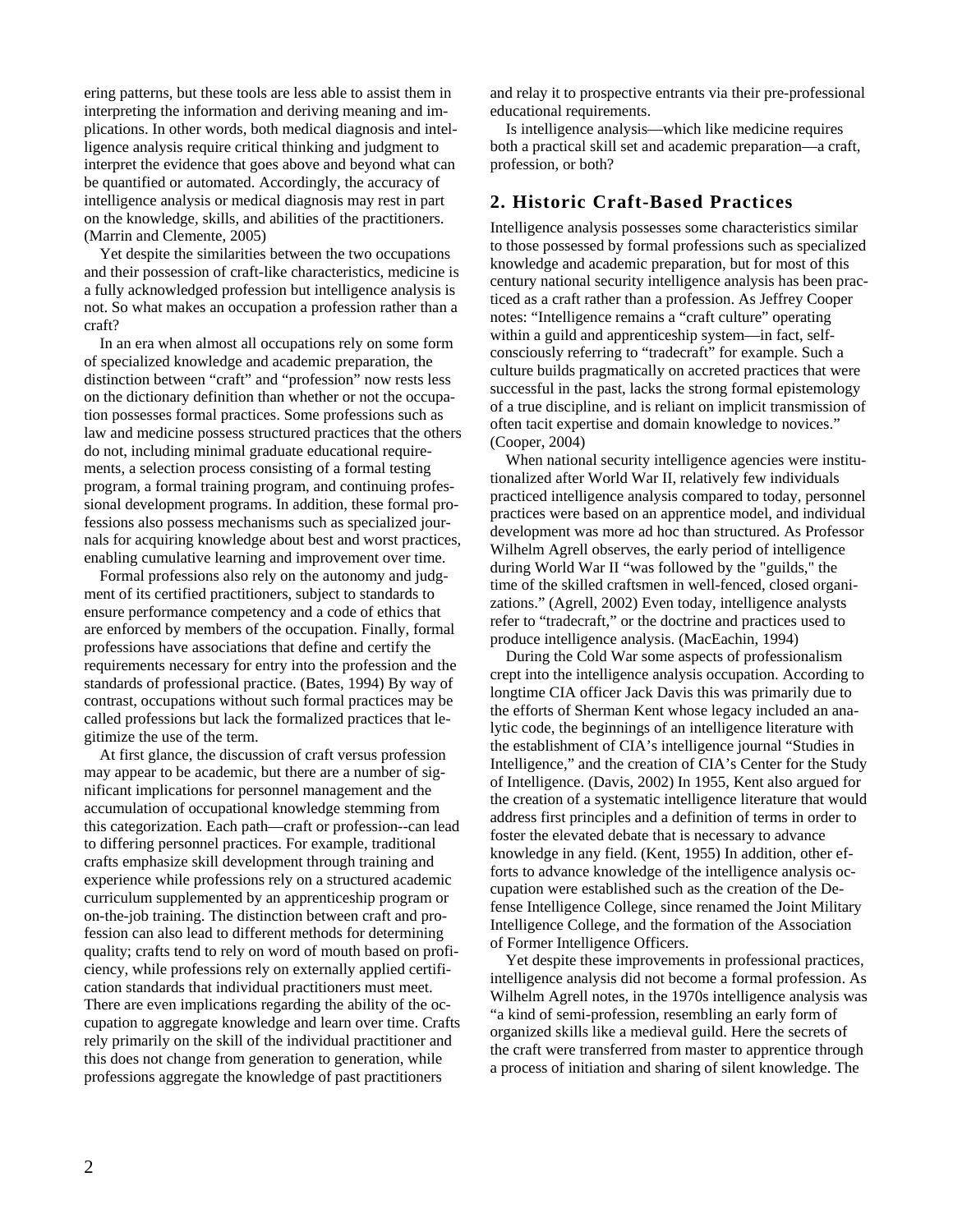craft was not developed but reproduced; its knowledge was static and the process cyclic." (Agrell, 2002)

In contrast to the legal and medical professions, even today intelligence analysis does not have well-defined systemic formal knowledge such as a coherent doctrine or theory, does not involve high levels of individual autonomy due to involvement of management in approving the dissemination of most finished intelligence analysis, and does not have standards that are formulated or enforced by other members of the occupation. The various efforts to improve organizational performance and advance knowledge such as those advocated by Kent remained isolated from other efforts and the knowledge gained in one area has not been applied elsewhere.

Essentially, intelligence analysis as an occupation is only marginally more professional today than it was in 1955 when Sherman Kent first articulated the need for an intelligence literature as a foundation for an intelligence profession.

# **3. Negative Consequences**

While there may be good historical reasons for explaining why intelligence analysis has not developed into a formal profession, such as its relatively small personnel base and lack of external scrutiny, the failure to professionalize has led to great variation in the competence and skill of individual analysts, uncertainty regarding the very duties of intelligence analysts, and an overall diminution in the role that intelligence analysis could play in decisionmaking.

The failure of intelligence analysis to become a formal profession has led to negative consequences for national security decisionmaking because consumers of intelligence cannot trust the reliability of the intelligence production processes. A key factor in the quality of the finished intelligence produced is the skill and ability of the intelligence analyst, yet no official standards exist to ensure the competency of individual analysts. Unlike the legal and medical professions, intelligence analysis as practiced is unregulated, unstandardized, and lacking in all but the most rudimentary aspects of a profession.

Some intelligence producers have established more rigorous standards and development programs than others, but in the end each agency creates its own standards for hiring and developing intelligence analysts. This inconsistency leads to widely varying analytic duties and quality of performance both within and between each intelligence-producing component. On one end of the scale, some analysts perform the role of information processor by sifting raw intelligence data for possible patterns and correlations, while on the other end of the scale senior analysts engage with national security decisionmakers to discuss on a high concept level the implications of various international events on US foreign policy. The lack of a single definition for intelligence analysis or a defined set of practices and procedures means that intelligence analysts do whatever it is that they are assigned to do, regardless of whether that entails lower-end tasks such as data processing or data correlation, or higherend tasks such as expert evaluation and assessment.

In addition, with no check on analyst competence or analytic quality, intelligence consumers have no assurance that intelligence analysis is consistently reliable. They also have no assurance that the informal code of intelligence ethics- consisting, in essence, of both independence and objectivity--has been complied with. The end result is misunderstanding and mistrust by decisionmakers of the intelligence that is provided to them. Intelligence analysts have much to offer decisionmakers, but the failure to hold them accountable to formal professional standards prevents their services from being fully utilized.

Perhaps most importantly, however, the lack of a single professional focal point for the intelligence analysis occupation has led to a failure to gain cumulative knowledge and standardized application in the discipline. As a result, best practices have hit or miss application across intelligence producing agencies, and improvements in intelligence analysis process are implemented in scattershot fashion. Historically, efforts to improve the practices and management of intelligence analysis have been scattershot because they have been administered by each individual agency or department that practices intelligence analysis, and the lessons from their implementation have been largely lost both within the implementing institution and others who might learn from its experiences.

For example, CIA's organizational reforms and improvements frequently result from task force recommendations or consultations with outside experts. However, each time a change is made in structure or process, the wheel- consisting of tying existing practices to theoretical constructs of function and purpose--is re-created. Once the recommendations are made and the task force or consultancy disbanded, the lessons learned regarding the conversion of theory to practice dissipate. As a result, the field of intelligence management has been for the most part ahistorical with limited and non-cumulative knowledge of how its theory should be put into practice. (Marrin, 2000) As Paul Johnson—the director of CIA's Center for the Study of Intelligence--observed in early 2005, the intelligence community does not do an adequate job recording, documenting, analyzing, or distilling lessons from its own past experiences. (Johnson, 2005)

In essence, intelligence analysis and its management has been practiced more as a craft dependent on the skill of its individual practitioners than a profession that aggregates knowledge and is able to improve over time by teaching accumulated best practices to incoming entrants. If these problems resulting from lack of formal practices and standardization are to be overcome, greater efforts towards formal professionalization may be necessary.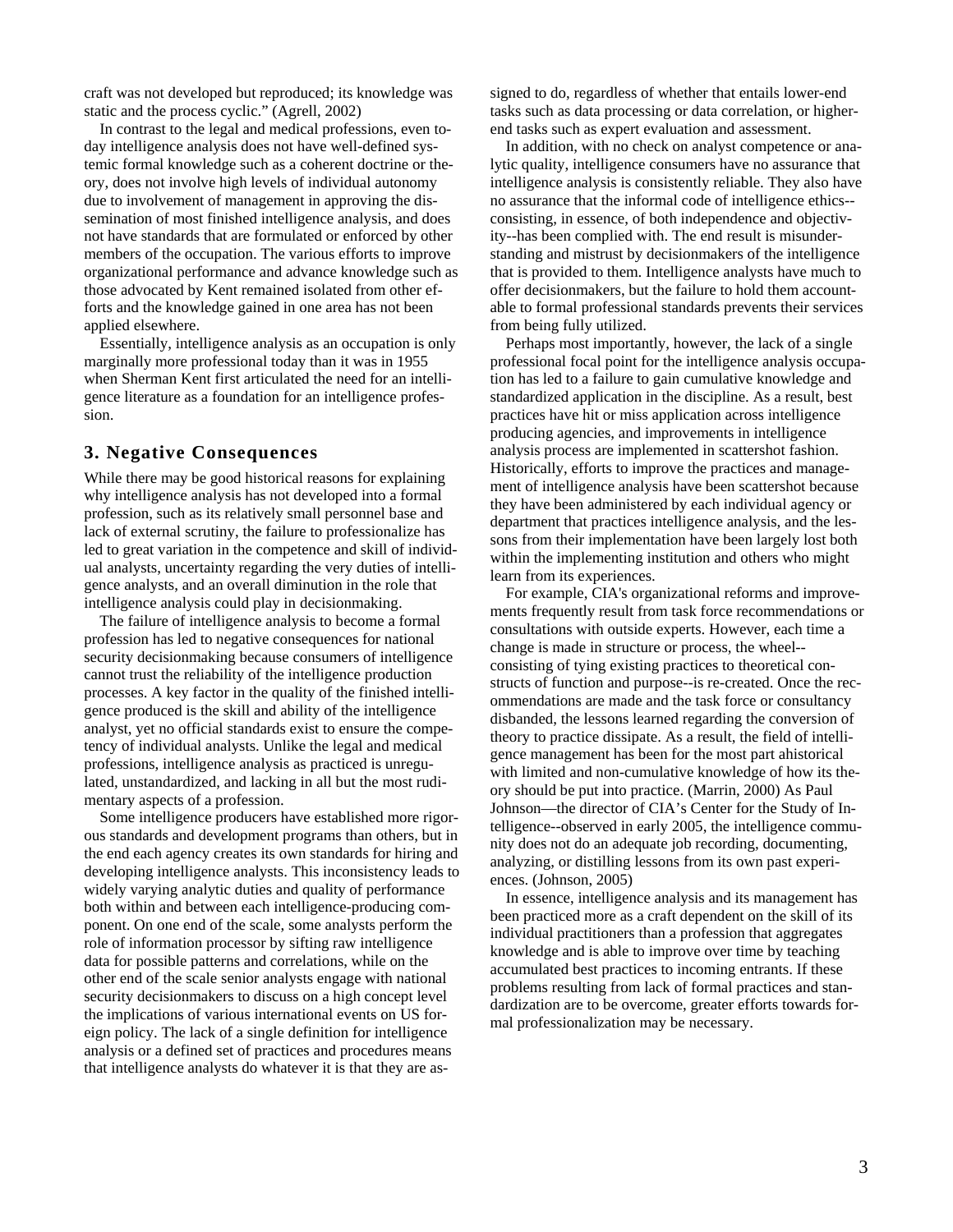# **4. Turning a Craft Into a Profession**

Intelligence analysis may have predominantly craft-based practices, but it should be possible to turn it from a craft into a profession and thereby reap the benefits that accrue to other formal professions. The skill of the individual intelligence analyst will remain the centerpiece of intelligence production, just as the skill of the physician remains at the core of medical diagnosis and treatment, but the practices that shape the creation of the intelligence analyst and the methods he or she uses can be improved through the adoption of formal personnel practices, the standardization of best practices, and centralized knowledge accumulation efforts.

Increasing intelligence analysis professionalism through the adoption of professional practices such as a formalized selection process; training, education and development programs; performance standards; and a code of ethics would likely increase the competence of individual analysts and reliability of the analysis they produce, and this may lead to greater policymaker acceptance of the information and assessments they provide. In addition, the creation of a centralized focal point for the knowledge regarding best practices would enable intelligence analysis as an occupation to learn and improve over time as best practices are standardized throughout the intelligence community.

Unfortunately, while greater professionalism may provide a mechanism for improving the intelligence analysis occupation, other factors contribute to weaknesses in analytic competence. For example, limited resources, organizational policies that emphasize current intelligence over in-depth reports, and policymaker dissatisfaction with intelligence resulting from unrealistic expectations each lead to some diminution in the quality or utility of intelligence analysis. Nonetheless, greater professionalism can address some of these problems, and for that reason should be implemented.

One approach to professionalizing intelligence analysis might be to build an intelligence analysis profession from scratch by relying on the new Director of National Intelligence (DNI) to standardize the processes for intelligence analyst selection, hiring, training, and education across the intelligence community. The WMD Commission apparently supports this approach, for in its report it observes that "the creation of the DNI provides a unique opportunity to reconsider implementing some elements of Community training. The benefits will be enormous: it will teach common tradecraft standards (and) standardize teaching and evaluation" particularly through the proposed National Intelligence University. (WMD Commission, 2005). However, the downside of this approach is that it would likely be evolutionary by building on programs and practices already implemented in intelligence agencies, and would not provide much opportunity for revolutionary change.

A more radical push towards intelligence analysis professionalization might entail modeling professional aspects of intelligence analysis practices on one of the existing professions such as medicine. Harvard Business School Professor David Garvin has observed that best practices can be adapted from other fields and used as catalysts for creativity in application if not necessarily replication. (Garvin, 2005) In terms of intelligence analysis best practices, Dr. Clemente and I have previously argued that intelligence agencies can look to the medical profession for ideas to improve the accuracy of intelligence analysis and its incorporation into policymaking. Intelligence agencies can also look to the medical profession for ideas to increase intelligence analysis professionalism.

One benefit arising from modeling intelligence analysis professionalism on medicine is that it provides a mechanism for the integration of the various analytic sub-disciplines. There are many different kinds of intelligence analysts, but this variety does not preclude greater professionalism through common personnel practices and standards. Instead, it requires a more nuanced understanding of the similarities and differences between the various analytic disciplines. The medical profession is able to find common ground and bridge differences between many different medical specialties that have very different substantive knowledge bases by binding its different specialties together under the overall mission of improving the health of the patient. Since all intelligence analysts use similar techniques to achieve the same goal--providing information to improve decisionmaking—binding them together into a single profession should be achievable by using their common characteristics to build a core set of best practices that can be standardized across the entire intelligence community.

Yet greater professionalism does not have to require uniformity. The various intelligence analysis specialties may require different kinds of education, training, and development, but the medical profession again provides a model. The medical profession provides flexibility in the standards that apply to different medical specialties by establishing specialty boards that define the knowledge, skills and abilities required for that specialty. Where differences between intelligence analysis specialties are too great to be combined under a single common standard, intelligence analysis can follow the medical model by establishing similar boards or committees. In fact, a prototype has already been developed. In the late 1990s, CIA's Council of Intelligence Occupations defined the knowledge, skills and abilities needed for each of eleven different "occupations" or specialties related to the production of intelligence analysis. Although the standards they developed were not adopted by the organization, their research provided more nuanced understanding of the education, training and development needed for each specialty. Similar differentiations both within and between organizations that produce intelligence analysis can be used as a source for specific standards and expectations that apply to each of the various analytic disciplines.

Modeling intelligence analysis professionalization on the medical profession might also lead to the creation of professional organizations and entities that do not yet exist in the